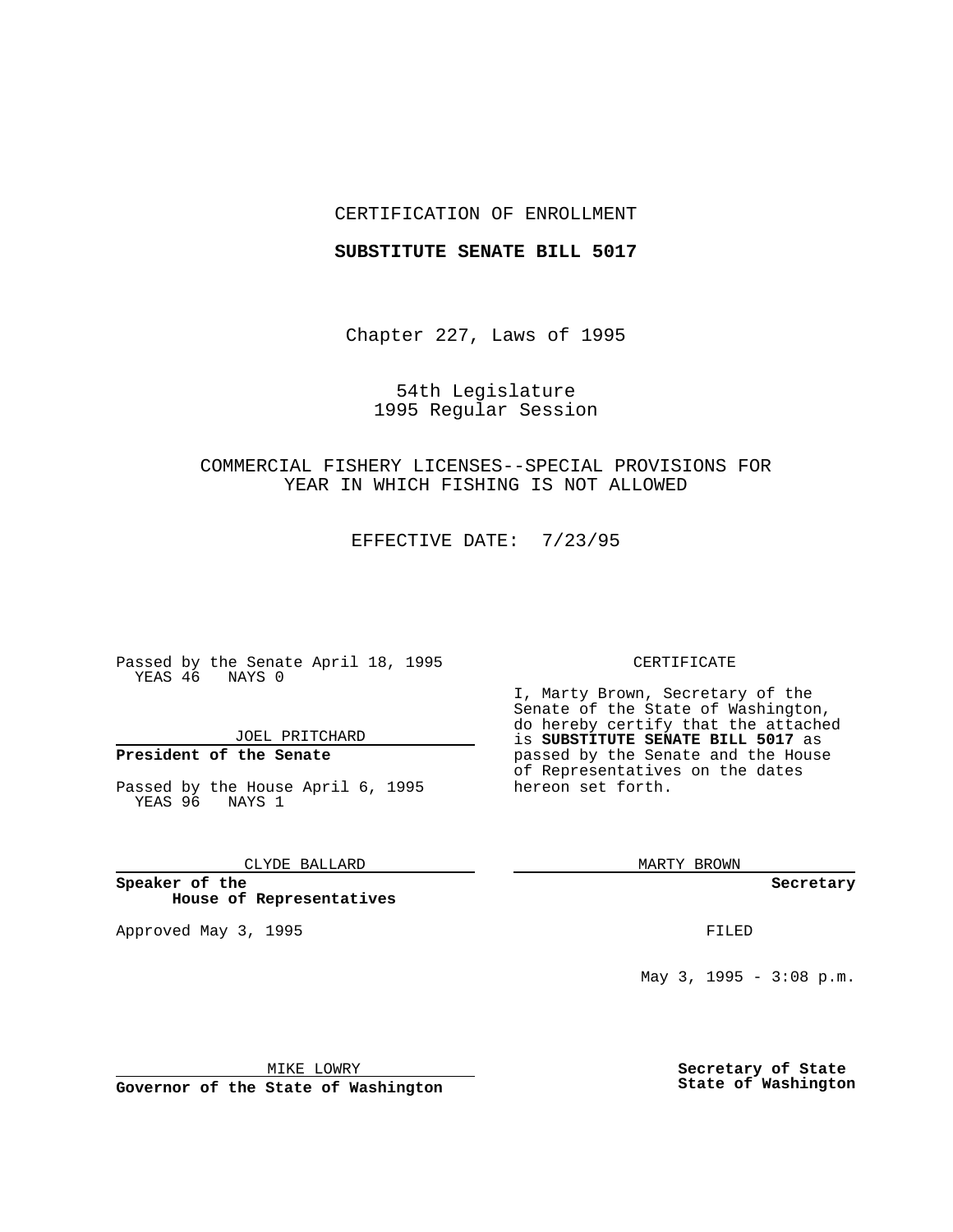## **SUBSTITUTE SENATE BILL 5017** \_\_\_\_\_\_\_\_\_\_\_\_\_\_\_\_\_\_\_\_\_\_\_\_\_\_\_\_\_\_\_\_\_\_\_\_\_\_\_\_\_\_\_\_\_\_\_

\_\_\_\_\_\_\_\_\_\_\_\_\_\_\_\_\_\_\_\_\_\_\_\_\_\_\_\_\_\_\_\_\_\_\_\_\_\_\_\_\_\_\_\_\_\_\_

## AS AMENDED BY THE HOUSE

Passed Legislature - 1995 Regular Session

#### **State of Washington 54th Legislature 1995 Regular Session**

**By** Senate Committee on Natural Resources (originally sponsored by Senator Snyder)

Read first time 01/30/95.

 AN ACT Relating to commercial fishery licenses; adding a new section to chapter 75.28 RCW; and adding a new section to chapter 75.30 RCW.

BE IT ENACTED BY THE LEGISLATURE OF THE STATE OF WASHINGTON:

 NEW SECTION. **Sec. 1.** A new section is added to chapter 75.28 RCW to read as follows:

 If, for any reason, the department does not allow any opportunity for a commercial fishery during a calendar year, the department shall either: (1) Waive the requirement to obtain a license for that commercial fishery for that year; or (2) refund applicable license fees upon return of the license.

 NEW SECTION. **Sec. 2.** A new section is added to chapter 75.30 RCW to read as follows:

 (1) The department shall waive license requirements, including landing or poundage requirements, if, during the calendar year that a license issued pursuant to chapter 75.28 RCW is valid, no harvest opportunity occurs in the fishery corresponding to the license.